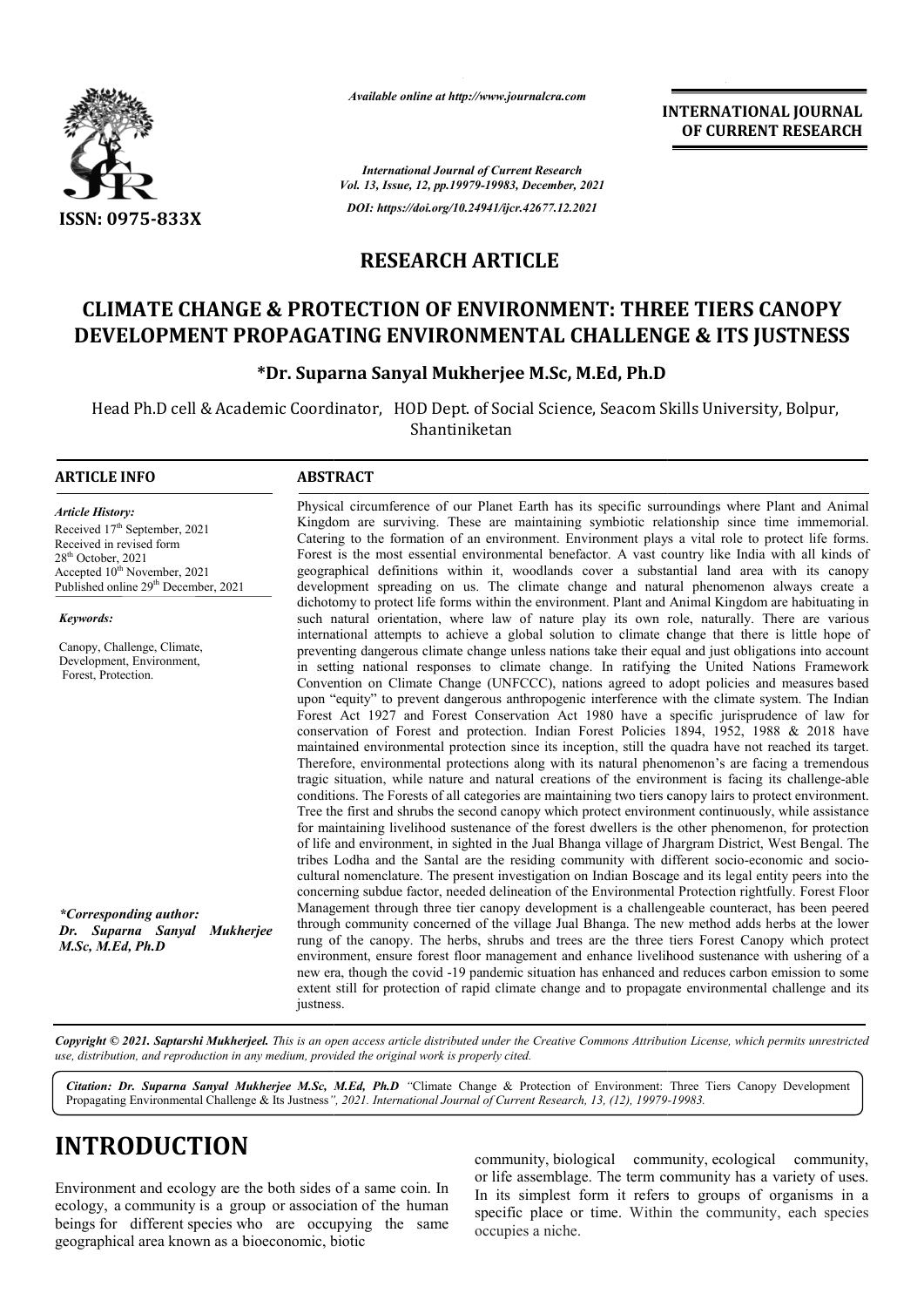A species' niche determines how it interacts with the environment around it and its role within the community. By having different niches species are able to coexist. This is known as niche partitioning. Niche partitioning reduces competition between species. Such that species are able to coexist as they suppress their own growth more than they limit the growth of other species. The number of niches present in a community determines the number of species present. If two species have the exact same niche that is the same food demands then one species will outcompete the other. The more niches filled, the higher the biodiversity of the community. There are various international attempts to achieve a global solution to climate change that there is little hope of preventing dangerous climate change unless nations take their equal and just obligations into account in setting national responses to climate change. In ratifying the United Nations Framework Convention on Climate Change (UNFCCC), nations agreed to adopt policies and measures based upon "equity" to prevent dangerous anthropogenic interference with the climate system. Climate change is the greatest threat to global health in the 21st century. Health professionals have a duty of care to current and future generations. You are on the front line in protecting people from climate impacts - from more heatwaves and other extreme weather events; from outbreaks of infectious diseases such as malaria, dengue and cholera; from the effects of malnutrition; as well as treating people that are affected by cancer, respiratory, cardiovascular and other noncommunicable diseases caused by environmental pollution." Declared by IPCC AR5 2014 & WHO Nov 2015.

Forests with the Tribes who conjointly made a same platform. They have shared a common history of suffering, neglect and exploitation so both are considered synonyms with backwardness. Forests and Tribes are exploited in several reasons. The flora and fauna of the forest and it's several species are extinguishing, The Forestry including Tribal Development by R.S. Shukla, tried to explore the reasons behind it, accordingly explained that some ethnic groups are also becoming extinct. "Economic development of Tribes– Approach, Method and Strategy", by Sri Kishore C Padhy, introduced the notions of tribe and castes, which explained the primitive methods of sustaining, habitation in remote locations also less easily accessible areas, denoted in Indian colonial period. Subsistence system of different Societies and Strategies of Development, by N. Pattanaik, also describes tribal situation in Pre-British and British period. "History of Forestry in India", by Ajay S. Rawat, narrated the history of Indian Forestry and the causes of the on-going disaster of deforestation, what lay behind the radical transformation of social system of resource use which was under gone in the British Regime. Prof. P. K. Bhowmik explained mainly for the Lodha, and their Socio-cultural, Socio-economical, religious life in his book, "The Lodhas of West Bengal," 1963. The total ambit of forest and forestry in India was compassed by S.S. Negi's "India's Forests, Forestry and Wildlife," in 1994 and "Forest for Socio-economic and Rural Development in India", 1996. Dr.Suparna Sanyal Mukherjee described that the Lodhas are abdicate their traditional occupation which she mentioned in her article "The Lodha – Compelled to Abdicate Traditional Occupation Due to Indian Forest Act, The International Journal Of Humanities & Social Studies, Vol 3 Issue 11, Nov-2015, Page-238-24." She again narrated in her article "Indian Forest Act & Democracy: Effects on Traditional Tribal System, Main Stream Weekly*,* Vol LIV, No 18, New Delhi, April 23, 2016. pp- 17-19."

Dr. Sanyal Mukherjee narrated the Tribal situation in totality and they are in transitional phase, her Book "Impact of Indian Forest Act on the Forest Dwelling Tribes", in Aug 2017. The present investigation on Indian Boscage and its legal entity peers into the concerning subdue factor, needed delineation of the Environmental Protection rightfully. Forest Floor Management through three tier canopy development is a challengeable counteract, has been peered through community concerned of the village Jual Bhanga.

**The Indian Forest Act, Policies and Environment:** The Indian Forest Act 1865 stands to represent the first attempt to enact a comprehensive forest law in India. The sole object and aim of the Act were to assert supreme monopoly of the authorities over the forest land of the country. It empowered the government undisputable powers to regulate the forest and pastures. The deputed office bearers were empowered to deal with forest offenses. The Indian Forest Act was enacted in 1878 was in force till 1927 when it was superseded by the Indian Forest Act 1927 and still in vogue. The first Indian Forest Policy was framed in 1894, apparently with the sole object of fulfilling the needs of the people. Accordingly, cultivation was placed above forestry and needs of forest produce for local population was recognized. Nevertheless, realization of maximum revenue remained the major guiding factor. The Policy did not specify any minimum forest cover; there was no restraint in conversion of forest land into agricultural land. The arrangement was such that the act of 1878 and policy of 1894 were found simultaneously operating, although there were areas where they did not totally agree. This resulted in creating a kind of confusion.

The Government of India, enunciated in its Resolution no:- 13- 1/52F dt.  $12^{th}$  May 1952, by the Ministry of Food & Agriculture. Later by the Department of Revenue and Agriculture which penned broad outlines of the general policy to be followed in the management of State Forests of the country. The National Forest Policy of India, 1952 was formulated on the basis of six paramount needs of the country. Post 1952 Indian Forest Policy, Indian Forestry began to experience rapid changes by way of which it's socioeconomic and rural developmental aspects became more pronounced. Taking into account the progress being made, the necessity of a new Forest Policy became essential.

Efforts began for formulating a new National Forest Policy which was finally pronounced in 1988, taking into account the strategy to be followed for taking Indian Forestry into the  $21<sup>st</sup>$ Century. The earlier resolution passed by the Government of India on May  $12<sup>th</sup>$  1952 were the guidelines for the management of forests in India. But over the years Indian Forests suffered serious depletion, which arose from the everincreasing demand for fuel-wood, fodder, and timber. Inadequacy of protection measures, saw diversion of forest land to non-forest uses, other than agriculture also. Naturally it did not ensure compensatory afforestation and essential environmental safeguards. Strategy of forest conservation became imperative. Conservation meant preservation, maintenance, sustainable-utilization, restoration and enhancement of natural environment. The principal aim in the Forest Policy was to ensure environmental stability and maintenance of ecological balance, including atmospheric equilibrium for sustenance of all life forms. The derivations of direct economic benefit had to be subordinated to this principal aim.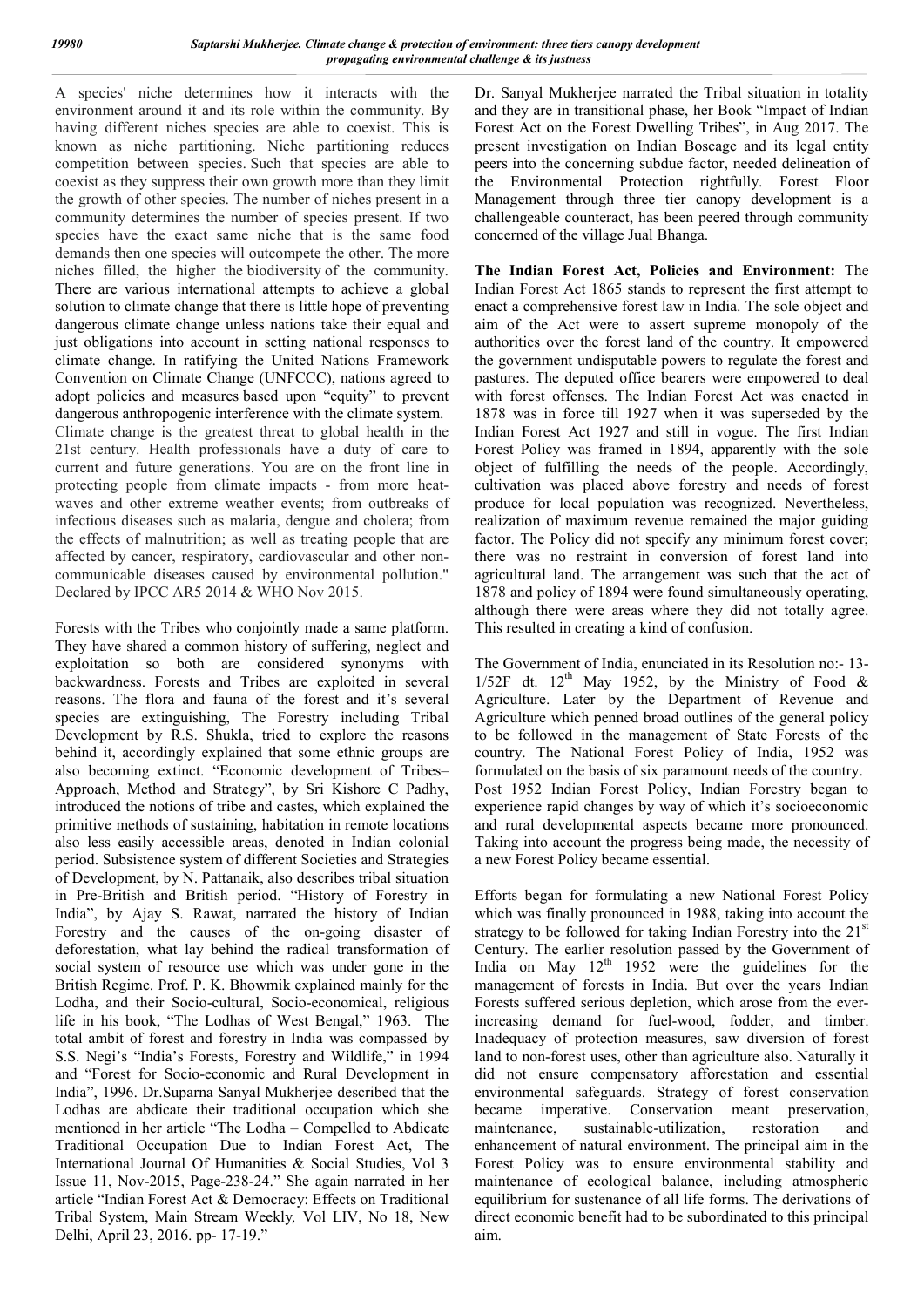#### **Table 1. Population Distribution of the Studied Tribes**

| <b>SN</b> | Name<br>the<br>0t | Total | Children11-14yrs age |       |                           | Adult 15-50 yrs age |                      |       |    | Aged above 60 yrs |    |       |                    |       |
|-----------|-------------------|-------|----------------------|-------|---------------------------|---------------------|----------------------|-------|----|-------------------|----|-------|--------------------|-------|
|           | Tribes            | Popu  | Male T% Female T%    |       | FemaleT%<br>$T\%$<br>Male |                     | Male T% Female T%    |       |    |                   |    |       |                    |       |
| 01        | Lodha             | 156   | 29                   | 18.59 |                           | 09.62               | 37                   | 23.78 | 29 | 18.59             | 19 | 12.18 | $\sim$<br><u>.</u> | 17.35 |
| 02        | Santal            | 58    | 07                   | 12.06 | 08                        | 13.79               | 1 <sub>2</sub><br>⊥∠ | 20.68 | 10 | 17.24             | 09 | 15.51 | $\overline{1}$     | 20.68 |
| 03        | Total             | 214   | 36                   | 16.82 |                           | 10.74               | 49                   | 22.89 | 39 | 18.22             | 28 | 13.08 | 39                 | 18.22 |

**Table 2. Degree of Dependence on the Forest for Collections of Non-Timber of Minor Forest Produces**

| SN | Name of the Selected Tribes | Total No of Population | Regular Dependence     | Occasional Denendence  | Non-Dependence                |
|----|-----------------------------|------------------------|------------------------|------------------------|-------------------------------|
|    |                             |                        | $\frac{0}{0}$<br>Total | $\frac{0}{0}$<br>Total | $\%$<br>Total                 |
| 01 | Lodha                       | 156                    | 26%<br>40              | 23%<br>32              | 51%<br>$\Omega$<br>$^{\circ}$ |
| 02 | Santal                      | 58                     | 14%<br>08              | 26%                    | 60%                           |
| 03 | Total                       | 214                    | 22%<br>48              | 23%<br>50              | 54%<br>16                     |

#### **Table 3. Forest Covered Area and Dependence**

| Sl no | Forest covered areas | Ares in sq.ft | Lodha's dependence | Santal's dependence | Total dependence Lodha+Santal |  |
|-------|----------------------|---------------|--------------------|---------------------|-------------------------------|--|
|       | Actual               | $100$ sa.ft   | 49%                | 40%                 | 2.8%                          |  |
|       | Floor area           | l 235sa.ft    | 30%                | 40%                 | 2.2%                          |  |
|       | Canopv               | 900sa.ft      | 21%                | 20%                 | $.3\%$                        |  |
|       | Total                | 3200sq.ft     | $.2\%$             | $3.2\%$             | $6.3\%$                       |  |

#### **Table 4. Three Tier Canopy Enhancement & Forest Dependence**

| Sl no | Forest covered area under canopy | Ares in sq.ft | Lodha's denendence | Santal's dependence | Total dependence Lodha +Santal |  |
|-------|----------------------------------|---------------|--------------------|---------------------|--------------------------------|--|
|       | Herbs                            | 350sa.ft      | 52%                | 48%                 | $100 = 8.54\%$                 |  |
|       | Shrubs                           | 370sa.ft      | 44%                | 37%                 | $81=6.92\%$                    |  |
|       | Trees                            | 450sa.ft      | 28%                | 24%                 | $52 = 4.44\%$                  |  |
|       | total                            | $170$ sa.ft   | $124 = 10.60\%$    | $109\% = 9.31\%$    | 233=19.91%                     |  |

**The Village Jual Bhanga:** The village Jual Bhanga situated deep inside the forest, in Jhargram Forest Division, Lodhashuli Range and Beat, Jhargram District of West Bengal is inhabited by the Lodha and Santal Tribes. The total population of the village is 214 belonging to 38 households of which 28 are the Lodha and 10 households belong to the Santal. Among them are 156 Lodha and 58 Santals. The Santal's of Jual Bhanga are essentially agricultural workers and/or cultivators. The Lodha's are gatherer of forest produces, thereby have a stint of visiting the Forest still. Their diversification of life sustenance relies on agricultural labour also. Collection of minor forest produces and gathering thereof, for maintaining livelihood sustenance is the principal source of economic pursuit maintained by the Lodha, which denotes the degree of dependence on forest and nutritional consumption at the present day, which is protein insufficient thereby lack in calorie absorption, causing malnutrition. The Santal who are foodgrowers and settled agriculturist. Agriculture being their principal source of economic pursuit yield crops like paddy, potato and seasonal vegetables as per demand.

The Lodha and the Santal are living in the same village with different occupational status, food habits, lead to malnutrition especially protein calorie malnutrition among them, while sine qua non of human being is value oriented, not, need based motivation. An authentic development should focus on the enrichment of human being not ceasing expansion of the existing. Standard of living must be corollary to the standard of life, not vice versa. The above table depicts the Lodha and the Santal population of the village Jual Bhanga in category of their respective age groups, falling under the heading of children (1-14 years of age), adult (15-60 years of age) and aged (above 60 years of age). According to table the Lodha having 29 (18.59%) Male children and 15 (09.62%)

Female. The adult Male counts 37(23.78%), Female depicts 29 (18.59%). The aged Lodha scores 19 (12.18%) Male and 27 (17.35%) Female out of 156 total Lodha populations from 28 households. The Santal population points 07 (12.06%) Male along with 08 (13.79%) Female children. Adult Male counts 12 (20.68%) and Female 10 (17.24%). Male aged exhibits 09 (15.51%) and Female 12 (20.68%) for specified categories. Therefore, population distribution of the village Jual Bhanga is clearly points out the today's exact situation. The Lodha and the Santal are living together though their traditional way of living and forest dependence are distinctly different from each other.



**Table 5. Degree of Dependence on the Forest for Collections of Non-Timber Minor Forest produces**

 Degree of dependence as per table Regular Dependence points out Forest visit more than 15 days in a month while Occasional Dependence denotes less than 15 days of Forest visits and non-Dependence means not a single day in a month of Forest visit and collection of Non-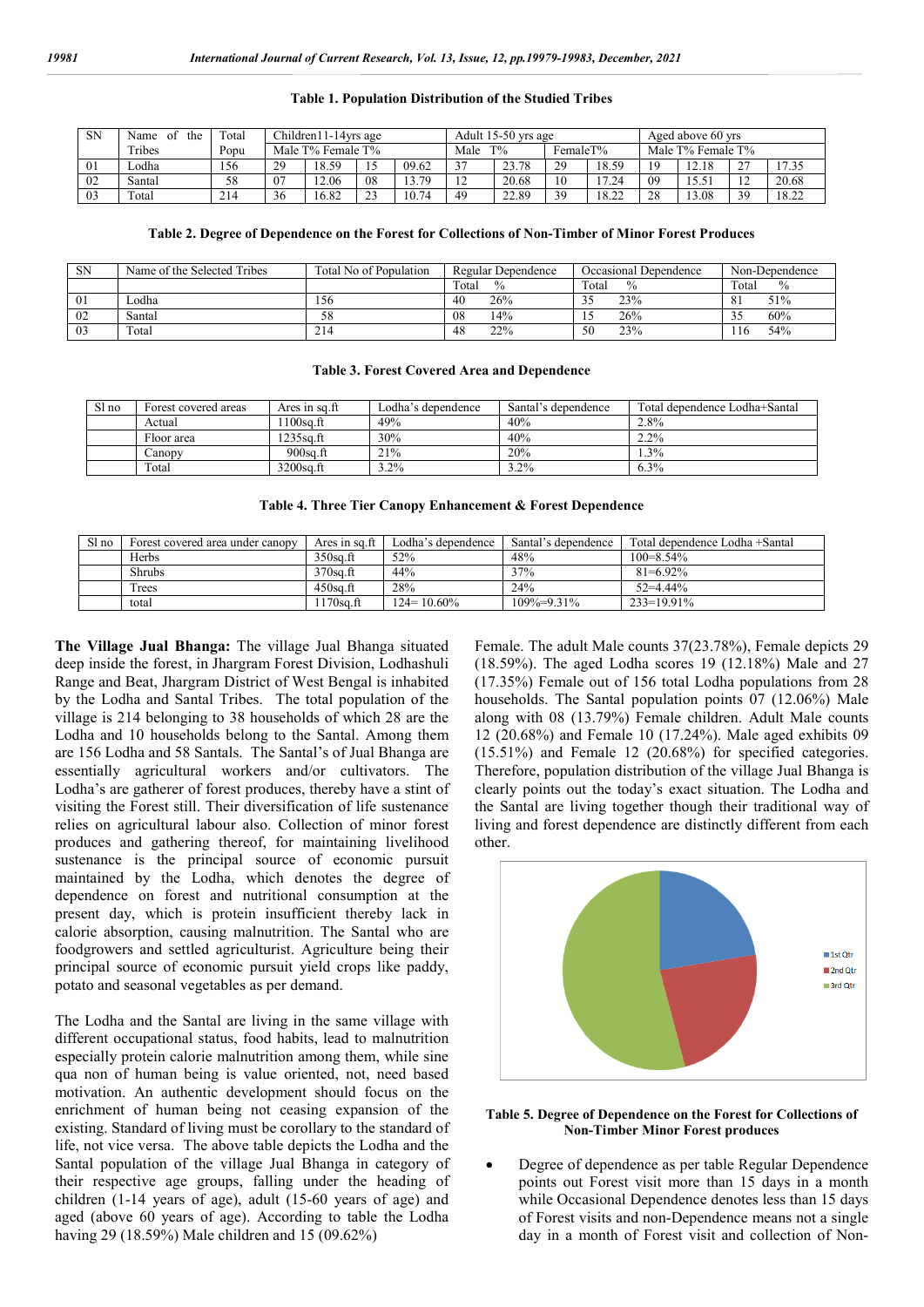Timber of Minor Forest Produces according to Policy Guidelines.

- The Table 4 clearly indicates the exact situation prevailing today, in respect of the Tribes dependence on the Forest. The Lodha who were absolutely depended on the forest are now not keen to the forest. Regular collection of forest produces reduced only 26% and occasional dependence 23% which are at per more or less and 51% non-dependence speaks of Forest is not need based area for maintaining of their daily livelihood sustenance.
- The Santal non-dependence is more than the dependence, only 14% regular dependence and 26% occasional dependence, 60% Santal are not depending on the forest for collection of non-timber of minor forest produces at present situation.
- The Lodha Male is more dependable on forest than the Female i.e. 26% and 23% respectably for livelihood sustenance.
- The Santal Female is more accessible into the forest visit than the Male counterparts. According to the above table 26% and 14% respectively.
- The above table depicts the alarming situation of the forest dwelling tribes for their collection of non-timber minor forest produces. The Lodha are dependable 49% in comparison with the Santal which is only 40% in both ways.
- As per table Female are keener to the forest and their dependence is still higher than their Male counterparts and collections thereof among both the Tribal communities.



**Table 6. Column Diagram shows population distribution of the Lodha & the Santal**

The above table shows the Forest covered areas of Jual Bhanga village. The actual, floor and canopy areas points out total 3200 sq.ft of which 6.3% total forest dependence of the both the tribes, while two tier canopy was maintained. From the above table it has been observed that three tier canopy enhancement protect the environment and encourage forest dependence. The herbs enunciate 350sq.ft and 8.54% forest dependence. Shrubs enhance 370sq.ft forest canopy and 6.92% forest dependence while trees cover 1170sq.ft forest cover areas and 19.91% total forest dependence. Hence climate change and environmental protection is a just step forwarding projection for future enhancement for the forest dwellers propagates environmental challenge and its justness.

- The above Pie diagram points out degree of forest dependence of the concerned tribes for collection of non-timber minor forest produces.
- IstQtr denotes scale point of 22% of regular forest dependent of the tribes.
- $2<sup>nd</sup>Qtr$  points out scale point 23% of occasional dependence on the forest.
- $3<sup>rd</sup>Q$ tr exhibits scale point of 54% non-dependence on the forest for collection of non-timber minor forest produces for maintaining livelihood sustenance.

Thereby, it is evident from the above table that degree of dependence on forest is deteriorating gradually of the tribal communities for livelihood sustenance

- The above column diagram depicts Male Female population distribution the concerned tribes.
- Category 1 exhibits the Lodha population of the village Jual Bhanga from series  $1 - 6$ .
- Category 2 points out the Santal population distribution of the mentioned village.
- Series 1 & 2 counts Male & Female children of both the tribes.
- Series 3& 4 points out Adult and 5& 6 series depict Aged population of the both tribes are concerned.
- Adult Lodha & Santal are showing higher strata in distribution category for both the tribes.
- Aged Female is finding high value to the Lodha & the Santal portfolio.
- Adult Male are maintaining higher ratio than the Female for both the tribes.
- Male and Female children are maintaining equilibrium in case of both the tribes.
- Village population of the Jual Bhanga village are very alarming so far as livelihood sustenance is concerned.
- The ratio of working people is less than the nonworking mass.

Istqtr showing  $34\%$  of actual forest covered area  $2<sup>nd</sup>$ qtr depicts 38% of forest floor area covered  $3<sup>rd</sup>$ gtr points out 28% canopy covered area. While two tier canopy orientation covered 3200sq.ft forest covered areas 28% canopy has been covered and protection thereof. The Bar of Pie shows 350sq.ft Herbs, 370 sq. ft Shrubs and 450sq.ft Trees covers 1170 sq,ft canopy and enhance environment protection. Climate change also encourage justness for the environmental protection and forest dependence of the people at large.

# **CONCLUSION**

Canopy development is the enhancement of tree canopies to optimize the production of quality fruits. The canopy particularly its components like tree plantation and pruning, affects the quantity of sunlight intercepted by trees, as tree shape determines the presentation of leaf area to incoming radiation. An ideal manifestation around the arrangement of plant parts, especially, to develop a better plant architecture that optimizes the utilization of sunlight and promotes productivity. The trees and shrubs are maintaining the canopy productivity with maintenance along with quality. But three tier canopy development encourage productivity, quality of environment and forest dependence of the tribes with economic pursuance.